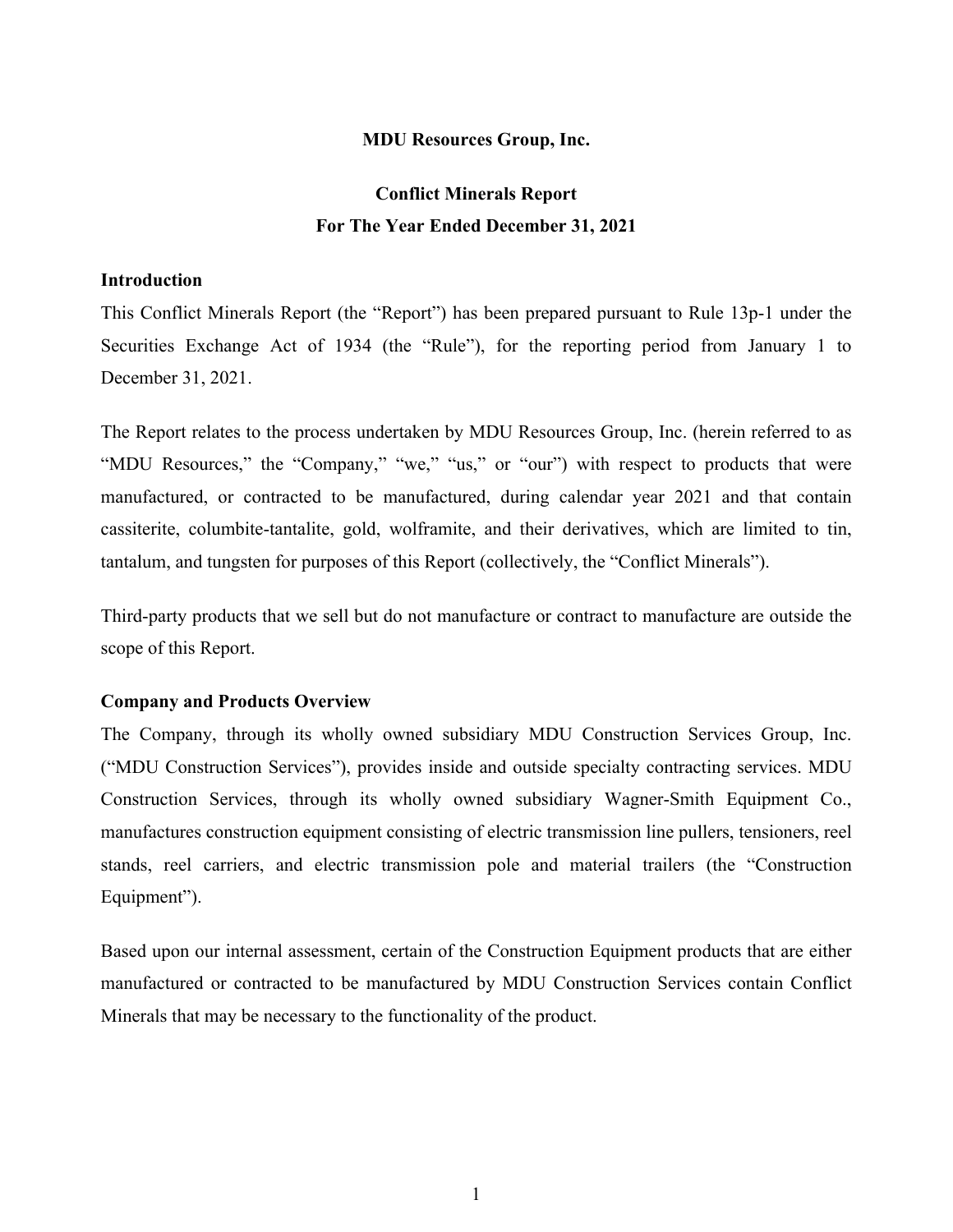### **Conflict Minerals Program**

Our Conflict Minerals program has been developed in conformity with the Organisation for Economic Co-operation and Development Due Diligence Guidance for Responsible Supply Chains of Minerals from Conflict-Affected and High-Risk Areas (Second Edition), and related Supplement on Tin, Tantalum, and Tungsten, and Supplement on Gold (collectively, the "OECD Guidance"), specifically as it relates to our position in the minerals supply chain as a "downstream" purchaser.

#### **Reasonable Country of Origin Inquiry**

We have conducted a reasonable country of origin inquiry (an "RCOI") regarding the Conflict Minerals purchased by the Company that was reasonably designed to determine whether any such Conflict Minerals originated in the Democratic Republic of the Congo or adjoining countries (collectively, the "Covered Countries") or were from recycled or scrap sources. We identified 86 suppliers that provided components or engaged in manufacturing activities for use in our Construction Equipment products that may contain Conflict Minerals during calendar year 2021. In January 2022, we contacted these suppliers and provided them with a copy of our Conflict Minerals Policy, the Responsible Minerals Initiative ("RMI") Conflict Minerals Reporting Template (the "Template"), and an instructional letter to assist them in completing their responses. The Template includes questions regarding a supplier's applicable policy, engagement with its direct suppliers, and a listing of the smelters and refiners the supplier and its suppliers use. In addition, the Template contains questions about the origin of Conflict Minerals included in the supplier's products, as well as the supplier's due diligence processes. We requested responses by April 1, 2022 and conducted multiple follow-ups by email and telephone with the suppliers that did not respond to the initial request.

# **Design of Due Diligence**

Our Conflict Minerals due diligence measures have been designed to conform to the due diligencerelated steps of the OECD Guidance, as applicable for a "downstream" purchaser.

## **Due Diligence Measures Performed**

Below is a description of the measures we performed to exercise due diligence on the source and chain of custody of the necessary Conflict Minerals contained in our Construction Equipment.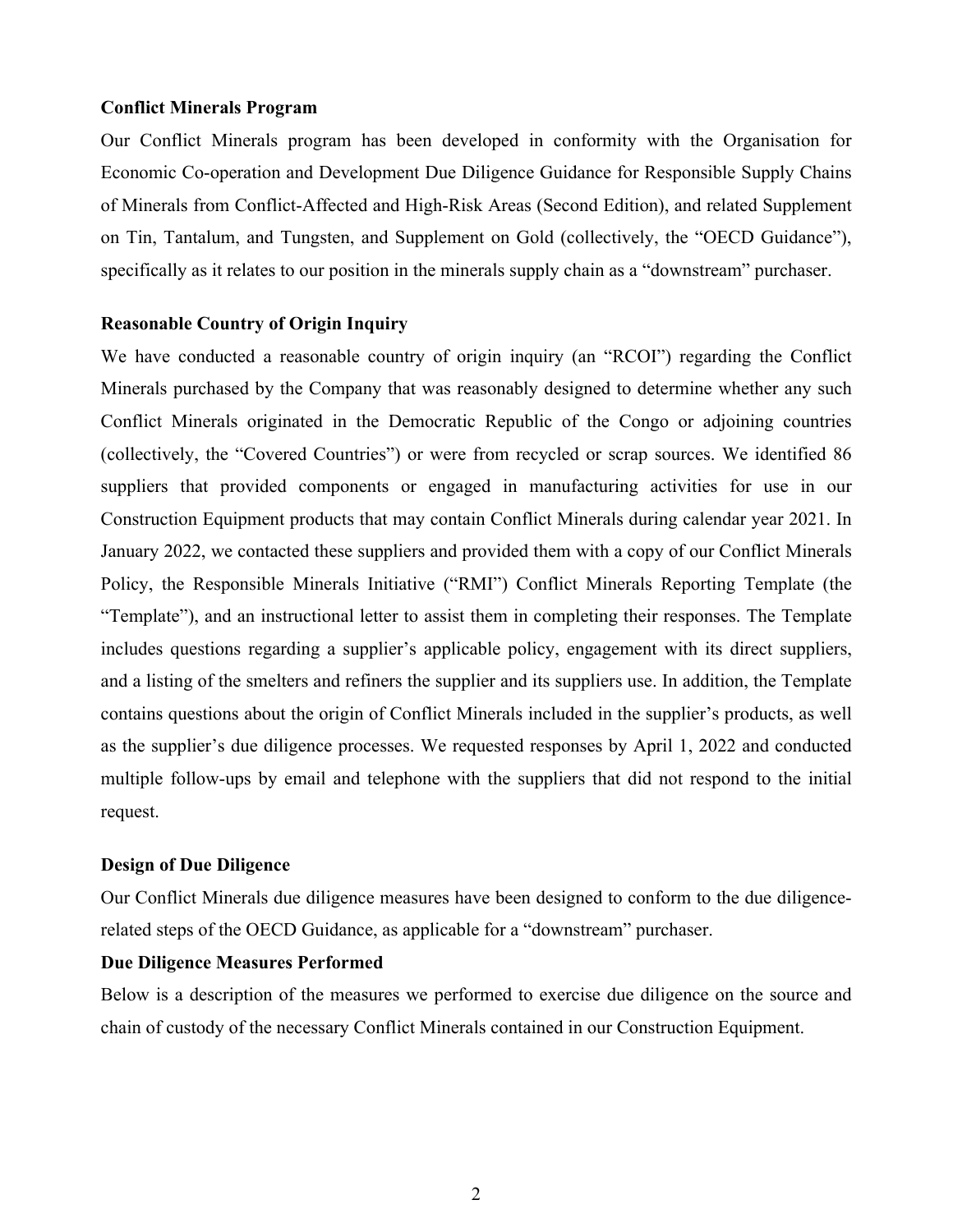- We sent our suppliers a letter that included a copy of our Corporate Conflict Minerals Policy, the Template and instructions, and requested that they complete and return the Template.
- We requested that our suppliers adopt and communicate their Conflict Minerals policies and sourcing expectation to their suppliers and request that they complete the Template.
- We followed up by telephone and written correspondence with our suppliers that failed to complete and return the Template and solicited additional information.
- We reviewed all received supplier Templates for completeness. Suppliers that did not provide complete information or provided information that we identified as potentially inaccurate were requested to take corrective actions and update their Template responses.
- We compared smelters identified in supplier Templates against the list of smelters that have committed to undergo a Responsible Minerals Assurance Process (an "RMAP") audit by RMI and the list of smelters that have received a "conformant" designation under the RMAP.
- We made our Conflict Minerals Report available on our website at https:// www.mdu.com/ about-us/integrity.

## **Due Diligence Results**

For reporting year 2021, we surveyed 86 suppliers of materials for our Construction Equipment using the Template. Of the suppliers surveyed, 63 percent (54 suppliers) responded to our request for information. We have relied on these suppliers' responses to provide us with information about the source of Conflict Minerals contained in the components supplied to us. Our direct suppliers' responses are similarly reliant upon information provided by their suppliers.

As the result of our due diligence, we have gathered 340 smelter names from our supply chain. See Annex 1 for the names and locations of such smelters. Of these, 235 have been designated as conformant under the RMAP. An additional 18 are active facilities that have committed to undergo an RMAP audit. Of the 87 remaining reported smelters, all 87 have been determined to be legitimate processing facilities by the RMI and have been allocated a Smelter Identification CID number.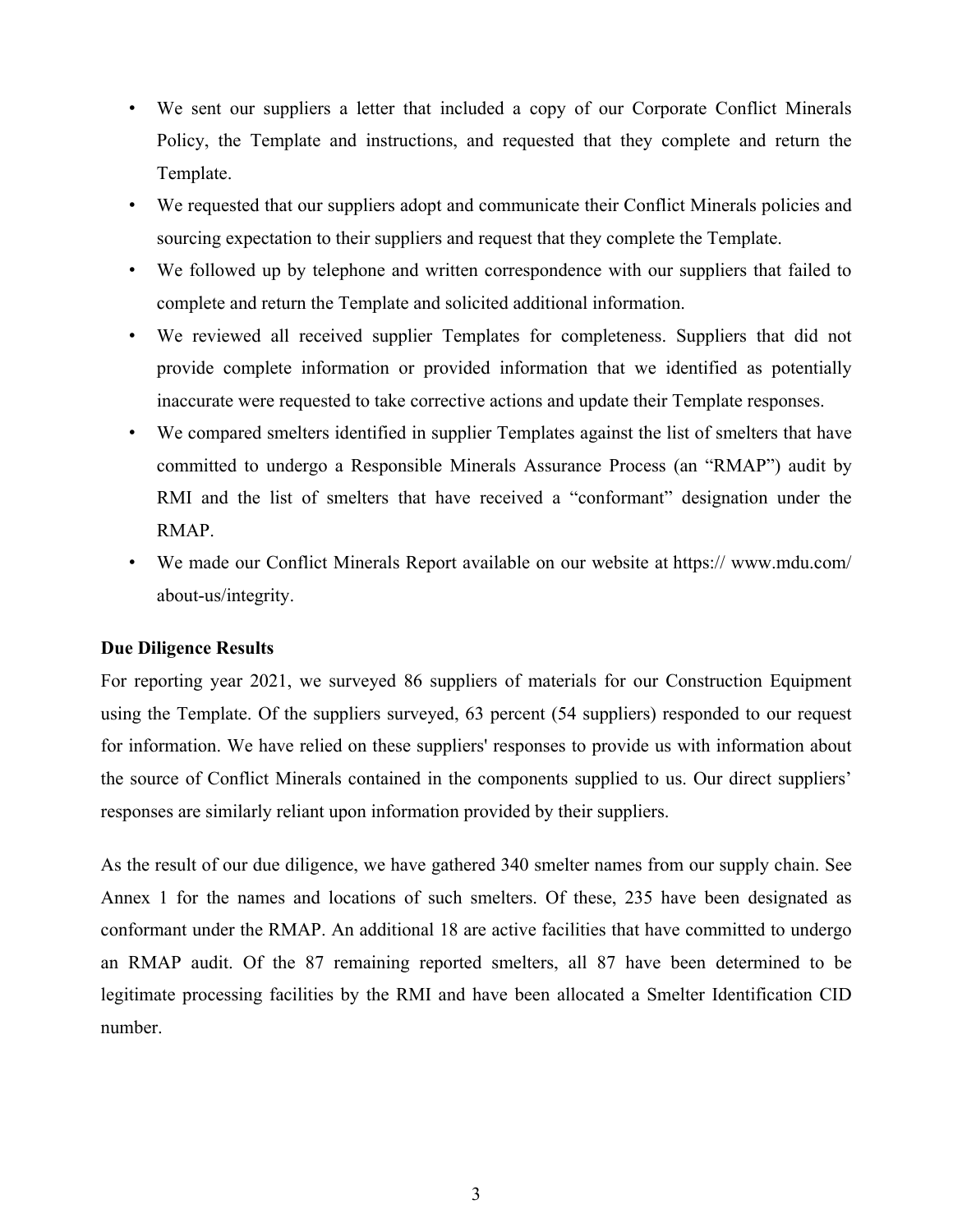We requested mine or location of origin information for the necessary Conflict Minerals from each of our suppliers using the Template. Many of our suppliers were unable to obtain reliable mine or location-of-origin data for their necessary Conflict Minerals.

Two smelters, Luna Smelter, Ltd in Rwanda and African Gold Refinery in Uganda, were identified by some of our suppliers as having its location in a Covered Country. Luna Smelter, Ltd. is listed as a conformant smelter by the RMI, while African Gold Refinery is not currently listed as a conformant or active facility by the RMI.

# **Determination**

Based on our due diligence efforts, we do not have sufficient information to conclusively determine the countries of origin of the Conflict Minerals in our Construction Equipment or whether the Conflict Minerals are from recycled or scrap sources. On the basis of the due diligence measures described in this Report, we are unable to rule out that some of the Conflict Minerals used in our Construction Equipment products may have originated in the Covered Countries and are not from recycled or scrap sources, but we have not identified any instances in which our sourcing of necessary Conflict Minerals directly or indirectly financed or benefited armed groups in the Covered Countries.

We have provided information as of the date of this Report. Subsequent events may affect our future determinations under the Rule.

## **Future Due Diligence Measures**

As we continue to enhance our due diligence program, we intend to take the following steps, among others, to continue to mitigate the risk that the necessary Conflict Minerals in our Construction Equipment could benefit armed groups in the Covered Countries:

- Track and add new suppliers to our Conflict Minerals program as they enter our supply chain;
- Drive our suppliers to obtain current, accurate, and complete information about their smelters and refiners of Conflict Minerals; and
- Continue to identify additional smelters and refiners and encourage them to obtain "conformant" designation.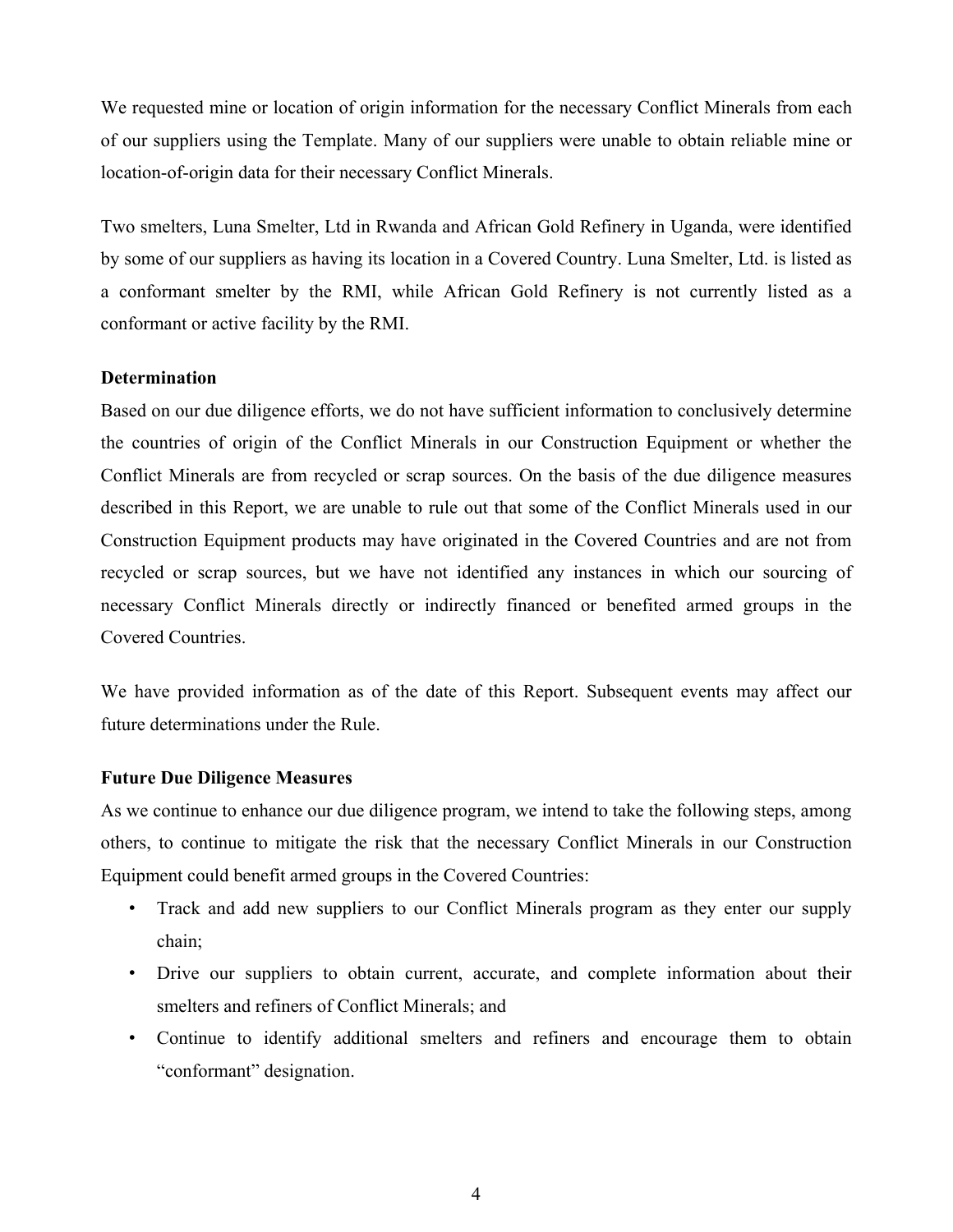| <b>Metal</b> | <b>Smelter Name</b>                                             | <b>Smelter Country</b>    |
|--------------|-----------------------------------------------------------------|---------------------------|
| Gold         | <b>Advanced Chemical Company</b>                                | UNITED STATES OF AMERICA  |
| Gold         | Aida Chemical Industries Co., Ltd.                              | <b>JAPAN</b>              |
| Gold         | Allgemeine Gold-und Silberscheideanstalt A.G.                   | <b>GERMANY</b>            |
| Gold         | Almalyk Mining and Metallurgical Complex (AMMC)                 | <b>UZBEKISTAN</b>         |
| Gold         | AngloGold Ashanti Corrego do Sitio Mineracao                    | <b>BRAZIL</b>             |
| Gold         | Argor-Heraeus S.A.                                              | SWITZERLAND               |
| Gold         | Asahi Pretec Corp.                                              | <b>JAPAN</b>              |
| Gold         | Asaka Riken Co., Ltd.                                           | <b>JAPAN</b>              |
| Gold         | Atasay Kuyumculuk Sanayi Ve Ticaret A.S.                        | <b>TURKEY</b>             |
| Gold         | <b>Aurubis AG</b>                                               | <b>GERMANY</b>            |
| Gold         | Bangko Sentral ng Pilipinas (Central Bank of the Philippines)   | <b>PHILIPPINES</b>        |
| Gold         | <b>Boliden AB</b>                                               | SWEDEN                    |
| Gold         | C. Hafner GmbH + Co. KG                                         | <b>GERMANY</b>            |
| Gold         | Caridad                                                         | <b>MEXICO</b>             |
| Gold         | CCR Refinery - Glencore Canada Corporation                      | <b>CANADA</b>             |
| Gold         | Cendres + Metaux S.A.                                           | SWITZERLAND               |
| Gold         | Yunnan Copper Industry Co., Ltd.                                | <b>CHINA</b>              |
| Gold         | Chimet S.p.A.                                                   | <b>ITALY</b>              |
| Gold         | Chugai Mining                                                   | <b>JAPAN</b>              |
| Gold         | Daye Non-Ferrous Metals Mining Ltd.                             | <b>CHINA</b>              |
| Gold         | DSC (Do Sung Corporation)                                       | KOREA, REPUBLIC OF        |
| Gold         | <b>DODUCO Contacts and Refining GmbH</b>                        | <b>GERMANY</b>            |
| Gold         | Dowa                                                            | <b>JAPAN</b>              |
| Gold         | Eco-System Recycling Co., Ltd. East Plant                       | <b>JAPAN</b>              |
| Gold         | JSC Novosibirsk Refinery                                        | <b>RUSSIAN FEDERATION</b> |
| Gold         | Refinery of Seemine Gold Co., Ltd.                              | <b>CHINA</b>              |
| Gold         | Guoda Safina High-Tech Environmental Refinery Co., Ltd.         | <b>CHINA</b>              |
| Gold         | Hangzhou Fuchunjiang Smelting Co., Ltd.                         | <b>CHINA</b>              |
| Gold         | LT Metal Ltd.                                                   | KOREA, REPUBLIC OF        |
| Gold         | Heimerle + Meule GmbH                                           | <b>GERMANY</b>            |
| Gold         | Heraeus Metals Hong Kong Ltd.                                   | <b>CHINA</b>              |
| Gold         | Heraeus Germany GmbH Co. KG                                     | <b>GERMANY</b>            |
| Gold         | Hunan Chenzhou Mining Co., Ltd.                                 | <b>CHINA</b>              |
| Gold         | Hunan Guiyang yinxing Nonferrous Smelting Co., Ltd.             | <b>CHINA</b>              |
| Gold         | HwaSeong CJ CO., LTD.                                           | KOREA, REPUBLIC OF        |
| Gold         | Inner Mongolia Qiankun Gold and Silver Refinery Share Co., Ltd. | <b>CHINA</b>              |
| Gold         | Ishifuku Metal Industry Co., Ltd.                               | <b>JAPAN</b>              |
| Gold         | <b>Istanbul Gold Refinery</b>                                   | <b>TURKEY</b>             |
| Gold         | Japan Mint                                                      | <b>JAPAN</b>              |
| Gold         | Jiangxi Copper Co., Ltd.                                        | <b>CHINA</b>              |
| Gold         | Asahi Refining USA Inc.                                         | UNITED STATES OF AMERICA  |
| Gold         | Asahi Refining Canada Ltd.                                      | CANADA                    |
| Gold         | JSC Ekaterinburg Non-Ferrous Metal Processing Plant             | <b>RUSSIAN FEDERATION</b> |
| Gold         | <b>JSC Uralelectromed</b>                                       | RUSSIAN FEDERATION        |
| Gold         | JX Nippon Mining & Metals Co., Ltd.                             | <b>JAPAN</b>              |
| Gold         | Kazakhmys Smelting LLC                                          | KAZAKHSTAN                |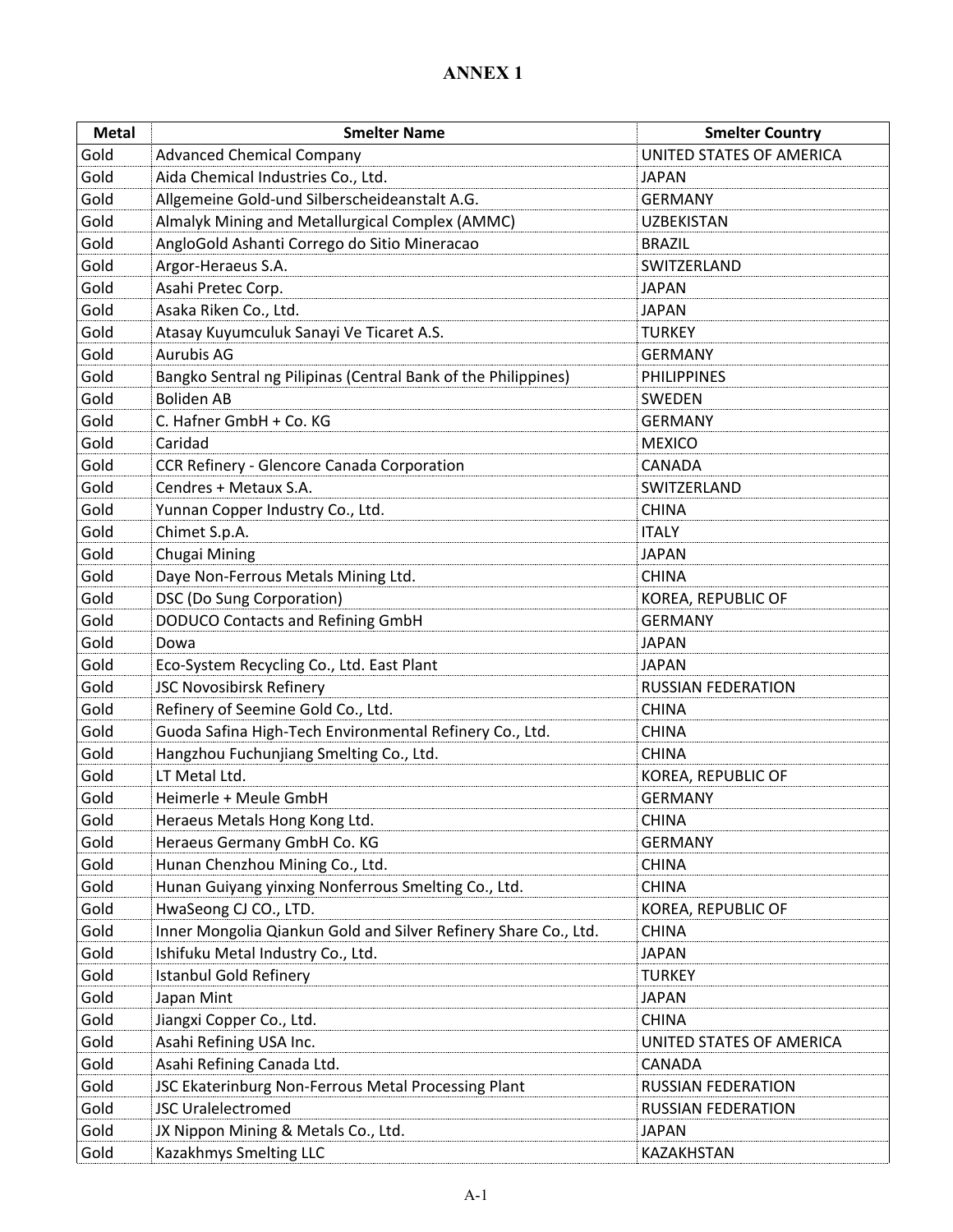| <b>Metal</b> | <b>Smelter Name</b>                                                            | <b>Smelter Country</b>    |
|--------------|--------------------------------------------------------------------------------|---------------------------|
| Gold         | Kazzinc                                                                        | KAZAKHSTAN                |
| Gold         | Kennecott Utah Copper LLC                                                      | UNITED STATES OF AMERICA  |
| Gold         | Kojima Chemicals Co., Ltd.                                                     | <b>JAPAN</b>              |
| Gold         | Kyrgyzaltyn JSC                                                                | KYRGYZSTAN                |
| Gold         | L'azurde Company For Jewelry                                                   | <b>SAUDI ARABIA</b>       |
| Gold         | Lingbao Gold Co., Ltd.                                                         | <b>CHINA</b>              |
| Gold         | Lingbao Jinyuan Tonghui Refinery Co., Ltd.                                     | <b>CHINA</b>              |
| Gold         | LS-NIKKO Copper Inc.                                                           | KOREA, REPUBLIC OF        |
| Gold         | Luoyang Zijin Yinhui Gold Refinery Co., Ltd.                                   | <b>CHINA</b>              |
| Gold         | Materion                                                                       | UNITED STATES OF AMERICA  |
| Gold         | Matsuda Sangyo Co., Ltd.                                                       | <b>JAPAN</b>              |
| Gold         | Metalor Technologies (Suzhou) Ltd.                                             | <b>CHINA</b>              |
| Gold         | Metalor Technologies (Hong Kong) Ltd.                                          | <b>CHINA</b>              |
| Gold         | Metalor Technologies (Singapore) Pte., Ltd.                                    | <b>SINGAPORE</b>          |
| Gold         | Metalor Technologies S.A.                                                      | SWITZERLAND               |
| Gold         | <b>Metalor USA Refining Corporation</b>                                        | UNITED STATES OF AMERICA  |
| Gold         | Metalurgica Met-Mex Penoles S.A. De C.V.                                       | <b>MEXICO</b>             |
| Gold         | Mitsubishi Materials Corporation                                               | <b>JAPAN</b>              |
| Gold         | Mitsui Mining and Smelting Co., Ltd.                                           | <b>JAPAN</b>              |
| Gold         | Moscow Special Alloys Processing Plant                                         | <b>RUSSIAN FEDERATION</b> |
| Gold         | Nadir Metal Rafineri San. Ve Tic. A.S.                                         | <b>TURKEY</b>             |
| Gold         | Navoi Mining and Metallurgical Combinat                                        | <b>UZBEKISTAN</b>         |
| Gold         | Nihon Material Co., Ltd.                                                       | <b>JAPAN</b>              |
| Gold         | Ohura Precious Metal Industry Co., Ltd.                                        | <b>JAPAN</b>              |
| Gold         | OJSC "The Gulidov Krasnoyarsk Non-Ferrous Metals Plant" (OJSC<br>Krastsvetmet) | <b>RUSSIAN FEDERATION</b> |
| Gold         | PAMP S.A.                                                                      | SWITZERLAND               |
| Gold         | Penglai Penggang Gold Industry Co., Ltd.                                       | <b>CHINA</b>              |
| Gold         | Prioksky Plant of Non-Ferrous Metals                                           | <b>RUSSIAN FEDERATION</b> |
| Gold         | PT Aneka Tambang (Persero) Tbk                                                 | <b>INDONESIA</b>          |
| Gold         | PX Precinox S.A.                                                               | SWITZERLAND               |
| Gold         | Rand Refinery (Pty) Ltd.                                                       | SOUTH AFRICA              |
| Gold         | Royal Canadian Mint                                                            | CANADA                    |
| Gold         | Sabin Metal Corp.                                                              | UNITED STATES OF AMERICA  |
| Gold         | <b>Samduck Precious Metals</b>                                                 | KOREA, REPUBLIC OF        |
| Gold         | Samwon Metals Corp.                                                            | KOREA, REPUBLIC OF        |
| Gold         | SEMPSA Joyeria Plateria S.A.                                                   | SPAIN                     |
| Gold         | Shandong Tiancheng Biological Gold Industrial Co., Ltd.                        | <b>CHINA</b>              |
| Gold         | Shandong Zhaojin Gold & Silver Refinery Co., Ltd.                              | <b>CHINA</b>              |
| Gold         | Sichuan Tianze Precious Metals Co., Ltd.                                       | <b>CHINA</b>              |
| Gold         | SOE Shyolkovsky Factory of Secondary Precious Metals                           | RUSSIAN FEDERATION        |
| Gold         | Solar Applied Materials Technology Corp.                                       | TAIWAN, PROVINCE OF CHINA |
| Gold         | Sumitomo Metal Mining Co., Ltd.                                                | <b>JAPAN</b>              |
| Gold         | Super Dragon Technology Co., Ltd.                                              | TAIWAN, PROVINCE OF CHINA |
| Gold         | Tanaka Kikinzoku Kogyo K.K.                                                    | <b>JAPAN</b>              |
| Gold         | Great Wall Precious Metals Co., Ltd. of CBPM                                   | <b>CHINA</b>              |
| Gold         | Shandong Gold Smelting Co., Ltd.                                               | <b>CHINA</b>              |
| Gold         | Tokuriki Honten Co., Ltd.                                                      | <b>JAPAN</b>              |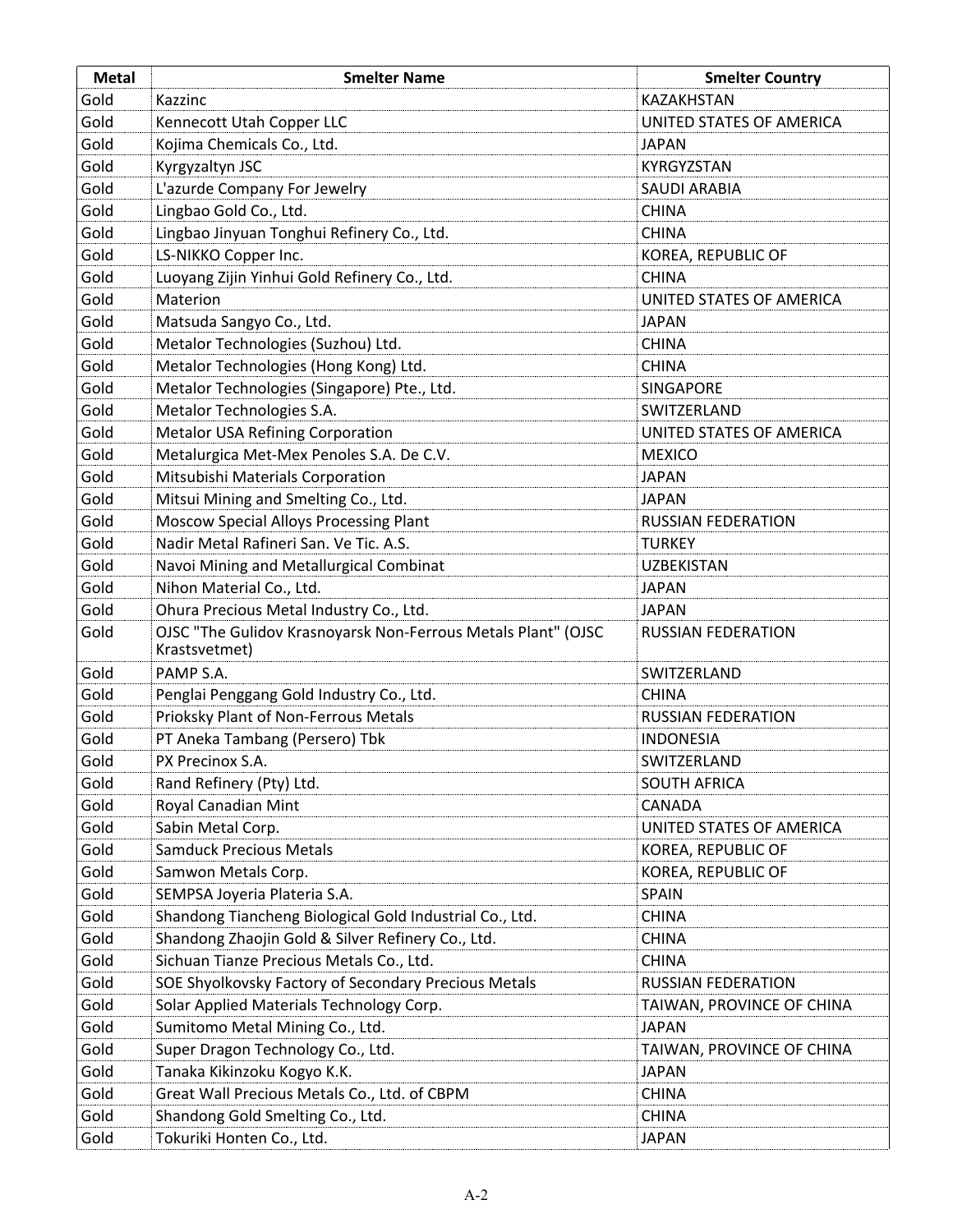| <b>Metal</b> | <b>Smelter Name</b>                                         | <b>Smelter Country</b>    |
|--------------|-------------------------------------------------------------|---------------------------|
| Gold         | Tongling Nonferrous Metals Group Co., Ltd.                  | <b>CHINA</b>              |
| Gold         | Torecom                                                     | KOREA, REPUBLIC OF        |
| Gold         | Umicore S.A. Business Unit Precious Metals Refining         | <b>BELGIUM</b>            |
| Gold         | United Precious Metal Refining, Inc.                        | UNITED STATES OF AMERICA  |
| Gold         | Valcambi S.A.                                               | SWITZERLAND               |
| Gold         | Western Australian Mint (T/a The Perth Mint)                | <b>AUSTRALIA</b>          |
| Gold         | Yamakin Co., Ltd.                                           | <b>JAPAN</b>              |
| Gold         | Yokohama Metal Co., Ltd.                                    | <b>JAPAN</b>              |
| Gold         | Zhongyuan Gold Smelter of Zhongjin Gold Corporation         | <b>CHINA</b>              |
| Gold         | Gold Refinery of Zijin Mining Group Co., Ltd.               | <b>CHINA</b>              |
| Gold         | Morris and Watson                                           | <b>NEW ZEALAND</b>        |
| Gold         | SAFINA A.S.                                                 | <b>CZECHIA</b>            |
| Gold         | <b>Guangdong Jinding Gold Limited</b>                       | <b>CHINA</b>              |
| Gold         | <b>Umicore Precious Metals Thailand</b>                     | <b>THAILAND</b>           |
| Gold         | <b>Geib Refining Corporation</b>                            | UNITED STATES OF AMERICA  |
| Gold         | MMTC-PAMP India Pvt., Ltd.                                  | <b>INDIA</b>              |
| Gold         | KGHM Polska Miedz Spolka Akcyjna                            | <b>POLAND</b>             |
| Gold         | Fidelity Printers and Refiners Ltd.                         | ZIMBABWE                  |
| Gold         | Singway Technology Co., Ltd.                                | TAIWAN, PROVINCE OF CHINA |
| Gold         | Shandong Humon Smelting Co., Ltd.                           | <b>CHINA</b>              |
| Gold         | Shenzhen Zhonghenglong Real Industry Co., Ltd.              | <b>CHINA</b>              |
| Gold         | Al Etihad Gold Refinery DMCC                                | UNITED ARAB EMIRATES      |
| Gold         | <b>Emirates Gold DMCC</b>                                   | UNITED ARAB EMIRATES      |
| Gold         | <b>International Precious Metal Refiners</b>                | UNITED ARAB EMIRATES      |
| Gold         | Kaloti Precious Metals                                      | UNITED ARAB EMIRATES      |
| Gold         | Sudan Gold Refinery                                         | SUDAN                     |
| Gold         | T.C.A S.p.A                                                 | <b>ITALY</b>              |
| Gold         | REMONDIS PMR B.V.                                           | NETHERLANDS               |
| Gold         | Fujairah Gold FZC                                           | UNITED ARAB EMIRATES      |
| Gold         | <b>Industrial Refining Company</b>                          | <b>BELGIUM</b>            |
| Gold         | Shirpur Gold Refinery Ltd.                                  | <b>INDIA</b>              |
| Gold         | Korea Zinc Co., Ltd.                                        | KOREA, REPUBLIC OF        |
| Gold         | <b>Marsam Metals</b>                                        | <b>BRAZIL</b>             |
| Gold         | TOO Tau-Ken-Altyn                                           | KAZAKHSTAN                |
| Gold         | Abington Reldan Metals, LLC                                 | UNITED STATES OF AMERICA  |
| Gold         | SAAMP                                                       | <b>FRANCE</b>             |
| Gold         | L'Orfebre S.A.                                              | <b>ANDORRA</b>            |
| Gold         | 8853 S.p.A.                                                 | <b>ITALY</b>              |
| Gold         | Italpreziosi                                                | <b>ITALY</b>              |
| Gold         | SAXONIA Edelmetalle GmbH                                    | <b>GERMANY</b>            |
| Gold         | <b>WIELAND Edelmetalle GmbH</b>                             | <b>GERMANY</b>            |
| Gold         | Ogussa Osterreichische Gold- und Silber-Scheideanstalt GmbH | <b>AUSTRIA</b>            |
| Gold         | <b>AU Traders and Refiners</b>                              | <b>SOUTH AFRICA</b>       |
| Gold         | GCC Gujrat Gold Centre Pvt. Ltd.                            | <b>INDIA</b>              |
| Gold         | Sai Refinery                                                | <b>INDIA</b>              |
| Gold         | Modeltech Sdn Bhd                                           | <b>MALAYSIA</b>           |
| Gold         | <b>Bangalore Refinery</b>                                   | <b>INDIA</b>              |
| Gold         | Kyshtym Copper-Electrolytic Plant ZAO                       | <b>RUSSIAN FEDERATION</b> |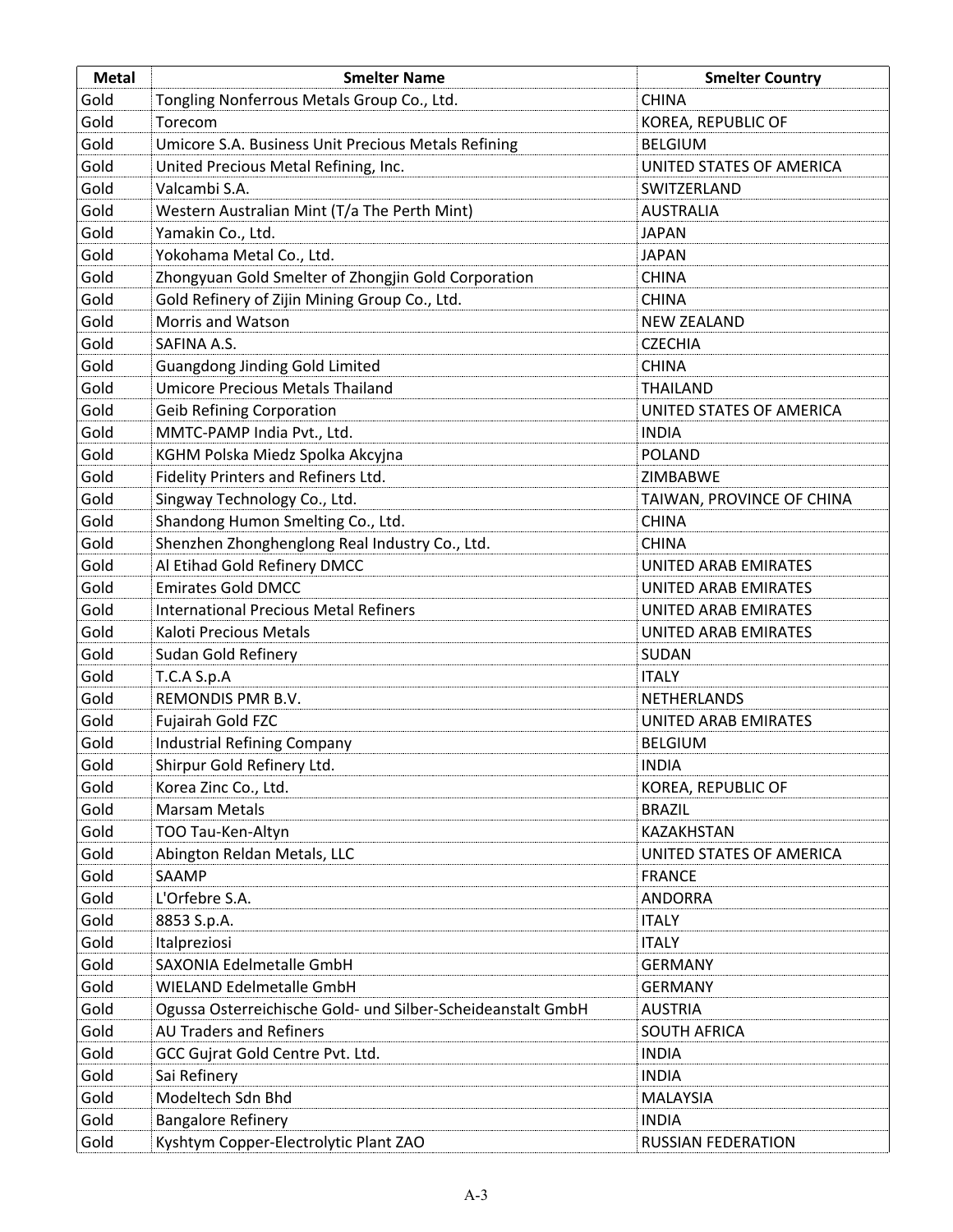| <b>Metal</b> | <b>Smelter Name</b>                                                  | <b>Smelter Country</b>    |
|--------------|----------------------------------------------------------------------|---------------------------|
| Gold         | Degussa Sonne / Mond Goldhandel GmbH                                 | <b>GERMANY</b>            |
| Gold         | Pease & Curren                                                       | UNITED STATES OF AMERICA  |
| Gold         | <b>JALAN &amp; Company</b>                                           | <b>INDIA</b>              |
| Gold         | SungEel HiMetal Co., Ltd.                                            | KOREA, REPUBLIC OF        |
| Gold         | Planta Recuperadora de Metales SpA                                   | <b>CHILE</b>              |
| Gold         | Safimet S.p.A                                                        | <b>ITALY</b>              |
| Gold         | State Research Institute Center for Physical Sciences and Technology | LITHUANIA                 |
| Gold         | African Gold Refinery                                                | <b>UGANDA</b>             |
| Gold         | <b>Gold Coast Refinery</b>                                           | <b>GHANA</b>              |
| Gold         | NH Recytech Company                                                  | KOREA, REPUBLIC OF        |
| Gold         | QG Refining, LLC                                                     | UNITED STATES OF AMERICA  |
| Gold         | Dijllah Gold Refinery FZC                                            | UNITED ARAB EMIRATES      |
| Gold         | CGR Metalloys Pvt Ltd.                                               | <b>INDIA</b>              |
| Gold         | Sovereign Metals                                                     | <b>INDIA</b>              |
| Gold         | C.I Metales Procesados Industriales SAS                              | <b>COLOMBIA</b>           |
| Gold         | Eco-System Recycling Co., Ltd. North Plant                           | <b>JAPAN</b>              |
| Gold         | Eco-System Recycling Co., Ltd. West Plant                            | <b>JAPAN</b>              |
| Gold         | <b>Augmont Enterprises Private Limited</b>                           | <b>INDIA</b>              |
| Gold         | Kundan Care Products Ltd.                                            | <b>INDIA</b>              |
| Gold         | Emerald Jewel Industry India Limited (Unit 1)                        | <b>INDIA</b>              |
| Gold         | Emerald Jewel Industry India Limited (Unit 2)                        | <b>INDIA</b>              |
| Gold         | Emerald Jewel Industry India Limited (Unit 3)                        | <b>INDIA</b>              |
| Gold         | Emerald Jewel Industry India Limited (Unit 4)                        | <b>INDIA</b>              |
| Gold         | K.A. Rasmussen                                                       | <b>NORWAY</b>             |
| Gold         | <b>Alexy Metals</b>                                                  | UNITED STATES OF AMERICA  |
| Gold         | Sancus ZFS (L'Orfebre, SA)                                           | <b>COLOMBIA</b>           |
| Gold         | Sellem Industries Ltd.                                               | <b>MAURITANIA</b>         |
| Gold         | <b>MD Overseas</b>                                                   | <b>INDIA</b>              |
| Gold         | Metallix Refining Inc.                                               | UNITED STATES OF AMERICA  |
| Gold         | Metal Concentrators SA (Pty) Ltd.                                    | <b>SOUTH AFRICA</b>       |
| Gold         | WEEEREFINING                                                         | <b>FRANCE</b>             |
| Gold         | <b>Value Trading</b>                                                 | <b>BELGIUM</b>            |
|              | Tantalum Asaka Riken Co., Ltd.                                       | <b>JAPAN</b>              |
|              | Tantalum Changsha South Tantalum Niobium Co., Ltd.                   | <b>CHINA</b>              |
|              | Tantalum Exotech Inc.                                                | UNITED STATES OF AMERICA  |
|              | Tantalum F&X Electro-Materials Ltd.                                  | <b>CHINA</b>              |
|              | Tantalum   XIMEI RESOURCES (GUANGDONG) LIMITED                       | <b>CHINA</b>              |
|              | Tantalum JiuJiang JinXin Nonferrous Metals Co., Ltd.                 | <b>CHINA</b>              |
|              | Tantalum Jiujiang Tanbre Co., Ltd.                                   | <b>CHINA</b>              |
|              | Tantalum LSM Brasil S.A.                                             | <b>BRAZIL</b>             |
|              | Tantalum Metallurgical Products India Pvt., Ltd.                     | <b>INDIA</b>              |
|              | Tantalum Mineracao Taboca S.A.                                       | <b>BRAZIL</b>             |
|              | Tantalum Mitsui Mining and Smelting Co., Ltd.                        | <b>JAPAN</b>              |
|              | Tantalum NPM Silmet AS                                               | <b>ESTONIA</b>            |
|              | Tantalum Ningxia Orient Tantalum Industry Co., Ltd.                  | <b>CHINA</b>              |
|              | Tantalum Quantum Clean                                               | UNITED STATES OF AMERICA  |
|              | Tantalum Yanling Jincheng Tantalum & Niobium Co., Ltd.               | <b>CHINA</b>              |
|              | Tantalum Solikamsk Magnesium Works OAO                               | <b>RUSSIAN FEDERATION</b> |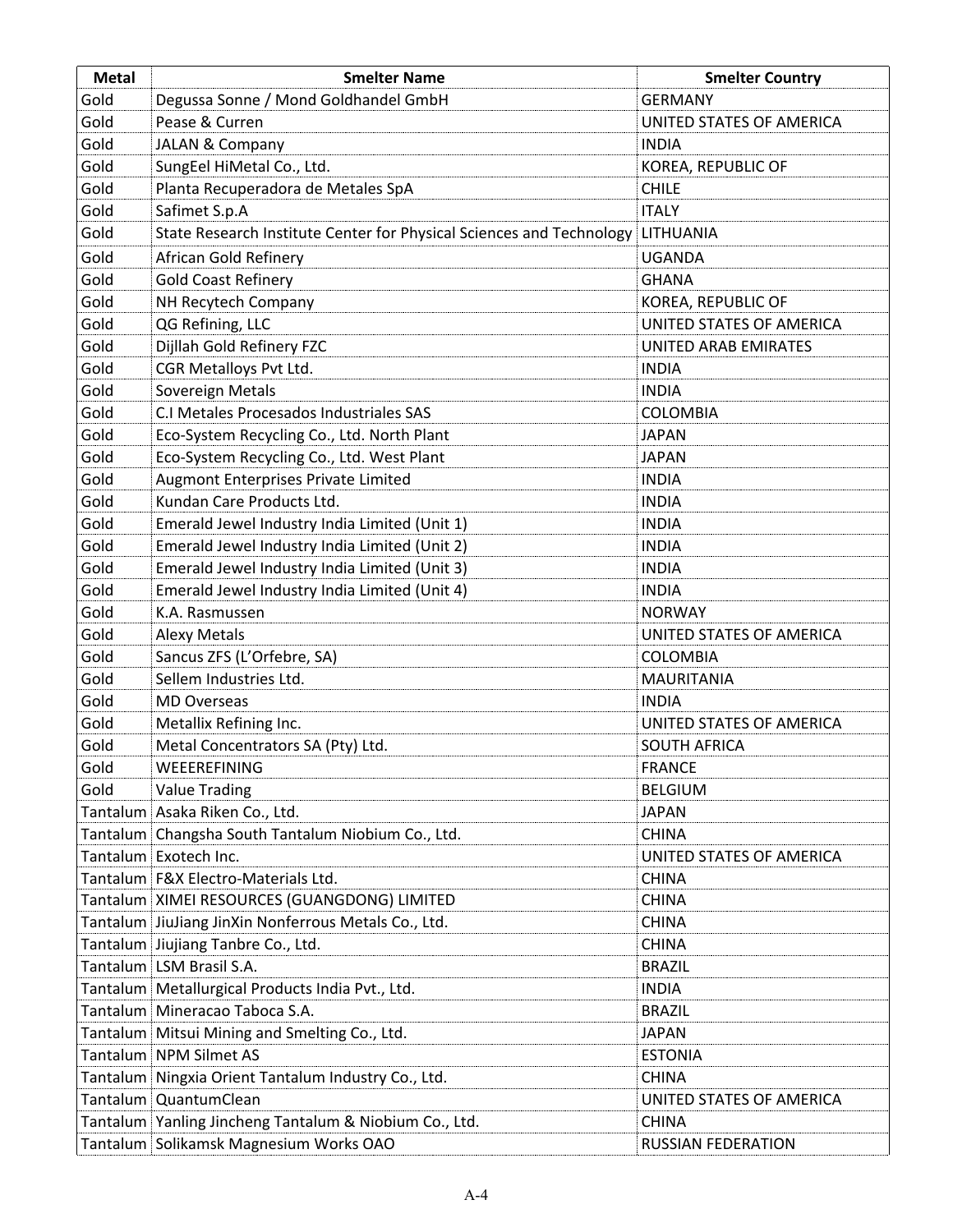| <b>Metal</b> | <b>Smelter Name</b>                                        | <b>Smelter Country</b>              |
|--------------|------------------------------------------------------------|-------------------------------------|
|              | Tantalum Taki Chemical Co., Ltd.                           | <b>JAPAN</b>                        |
|              | Tantalum Telex Metals                                      | UNITED STATES OF AMERICA            |
|              | Tantalum Ulba Metallurgical Plant JSC                      | <b>KAZAKHSTAN</b>                   |
|              | Tantalum Hengyang King Xing Lifeng New Materials Co., Ltd. | <b>CHINA</b>                        |
|              | Tantalum D Block Metals, LLC                               | UNITED STATES OF AMERICA            |
|              | Tantalum FIR Metals & Resource Ltd.                        | <b>CHINA</b>                        |
|              | Tantalum Jiujiang Zhongao Tantalum & Niobium Co., Ltd.     | <b>CHINA</b>                        |
|              | Tantalum XinXing HaoRong Electronic Material Co., Ltd.     | <b>CHINA</b>                        |
|              | Tantalum Jiangxi Dinghai Tantalum & Niobium Co., Ltd.      | <b>CHINA</b>                        |
|              | Tantalum   KEMET de Mexico                                 | <b>MEXICO</b>                       |
|              | Tantalum TANIOBIS Co., Ltd.                                | <b>THAILAND</b>                     |
|              | Tantalum TANIOBIS GmbH                                     | <b>GERMANY</b>                      |
|              | Tantalum H.C. Starck Hermsdorf GmbH                        | <b>GERMANY</b>                      |
|              | Tantalum H.C. Starck Inc.                                  | UNITED STATES OF AMERICA            |
|              | Tantalum TANIOBIS Japan Co., Ltd.                          | <b>JAPAN</b>                        |
|              | Tantalum TANIOBIS Smelting GmbH & Co. KG                   | <b>GERMANY</b>                      |
|              | Tantalum Global Advanced Metals Boyertown                  | UNITED STATES OF AMERICA            |
|              | Tantalum Global Advanced Metals Aizu                       | <b>JAPAN</b>                        |
|              | Tantalum Resind Industria e Comercio Ltda.                 | <b>BRAZIL</b>                       |
|              | Tantalum Jiangxi Tuohong New Raw Material                  | <b>CHINA</b>                        |
|              | Tantalum Meta Materials                                    | NORTH MACEDONIA, REPUBLIC OF        |
|              | Tantalum Yancheng Jinye New Material Technology Co., Ltd.  | <b>CHINA</b>                        |
| Tin          | Chenzhou Yunxiang Mining and Metallurgy Co., Ltd.          | <b>CHINA</b>                        |
| Tin          | Alpha                                                      | UNITED STATES OF AMERICA            |
| Tin          | PT Aries Kencana Sejahtera                                 | <b>INDONESIA</b>                    |
| Tin          | Dowa                                                       | <b>JAPAN</b>                        |
| Tin          | <b>EM Vinto</b>                                            | <b>BOLIVIA (PLURINATIONAL STATE</b> |
| Tin          | Estanho de Rondonia S.A.                                   | <b>BRAZIL</b>                       |
| Tin          | <b>Fenix Metals</b>                                        | <b>POLAND</b>                       |
| Tin          | Gejiu Non-Ferrous Metal Processing Co., Ltd.               | <b>CHINA</b>                        |
| Tin          | Gejiu Zili Mining And Metallurgy Co., Ltd.                 | <b>CHINA</b>                        |
| Tin          | Gejiu Kai Meng Industry and Trade LLC                      | <b>CHINA</b>                        |
| Tin          | China Tin Group Co., Ltd.                                  | <b>CHINA</b>                        |
| Tin          | Malaysia Smelting Corporation (MSC)                        | <b>MALAYSIA</b>                     |
| Tin          | Metallic Resources, Inc.                                   | UNITED STATES OF AMERICA            |
| Tin          | Mineracao Taboca S.A.                                      | <b>BRAZIL</b>                       |
| Tin          | Minsur                                                     | PERU                                |
| Tin          | Mitsubishi Materials Corporation                           | <b>JAPAN</b>                        |
| Tin          | Jiangxi New Nanshan Technology Ltd.                        | <b>CHINA</b>                        |
| Tin          | Novosibirsk Processing Plant Ltd.                          | <b>RUSSIAN FEDERATION</b>           |
| Tin          | O.M. Manufacturing (Thailand) Co., Ltd.                    | THAILAND                            |
| Tin          | Operaciones Metalurgicas S.A.                              | <b>BOLIVIA (PLURINATIONAL STATE</b> |
| Tin          | PT Artha Cipta Langgeng                                    | <b>INDONESIA</b>                    |
| Tin          | PT Babel Inti Perkasa                                      | <b>INDONESIA</b>                    |
| Tin          | PT Babel Surya Alam Lestari                                | <b>INDONESIA</b>                    |
| Tin          | PT Belitung Industri Sejahtera                             | <b>INDONESIA</b>                    |
| Tin          | PT Bukit Timah                                             | <b>INDONESIA</b>                    |
| Tin          | PT Mitra Stania Prima                                      | <b>INDONESIA</b>                    |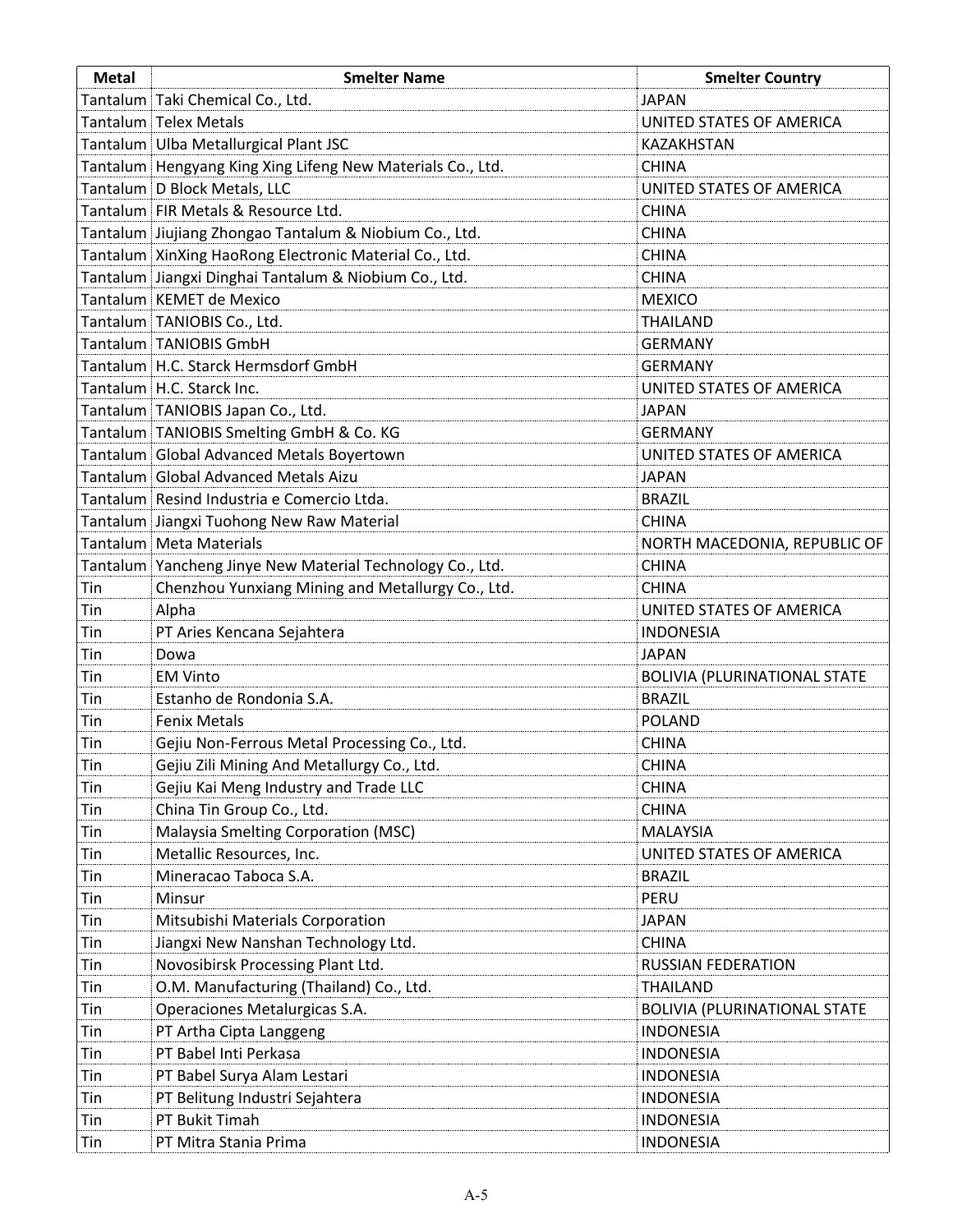| <b>Metal</b> | <b>Smelter Name</b>                                                                      | <b>Smelter Country</b>    |
|--------------|------------------------------------------------------------------------------------------|---------------------------|
| Tin          | PT Panca Mega Persada                                                                    | <b>INDONESIA</b>          |
| Tin          | PT Prima Timah Utama                                                                     | <b>INDONESIA</b>          |
| Tin          | PT Refined Bangka Tin                                                                    | <b>INDONESIA</b>          |
| Tin          | PT Sariwiguna Binasentosa                                                                | <b>INDONESIA</b>          |
| Tin          | PT Stanindo Inti Perkasa                                                                 | <b>INDONESIA</b>          |
| Tin          | PT Timah Tbk Kundur                                                                      | <b>INDONESIA</b>          |
| Tin          | PT Timah Tbk Mentok                                                                      | <b>INDONESIA</b>          |
| Tin          | PT Timah Nusantara                                                                       | <b>INDONESIA</b>          |
| Tin          | PT Tinindo Inter Nusa                                                                    | <b>INDONESIA</b>          |
| Tin          | Rui Da Hung                                                                              | TAIWAN, PROVINCE OF CHINA |
| Tin          | Soft Metais Ltda.                                                                        | <b>BRAZIL</b>             |
| Tin          | Thaisarco                                                                                | <b>THAILAND</b>           |
| Tin          | Gejiu Yunxin Nonferrous Electrolysis Co., Ltd.                                           | <b>CHINA</b>              |
| Tin          | <b>VQB Mineral and Trading Group JSC</b>                                                 | <b>VIET NAM</b>           |
| Tin          | White Solder Metalurgia e Mineracao Ltda.                                                | <b>BRAZIL</b>             |
| Tin          | Yunnan Chengfeng Non-ferrous Metals Co., Ltd.                                            | <b>CHINA</b>              |
| Tin          | Yunnan Tin Company Limited                                                               | <b>CHINA</b>              |
| Tin          | CV Venus Inti Perkasa                                                                    | <b>INDONESIA</b>          |
| Tin          | Magnu's Minerais Metais e Ligas Ltda.                                                    | <b>BRAZIL</b>             |
| Tin          | PT Tirus Putra Mandiri                                                                   | <b>INDONESIA</b>          |
| Tin          | Melt Metais e Ligas S.A.                                                                 | <b>BRAZIL</b>             |
| Tin          | PT ATD Makmur Mandiri Jaya                                                               | <b>INDONESIA</b>          |
| Tin          | O.M. Manufacturing Philippines, Inc.                                                     | <b>PHILIPPINES</b>        |
| Tin          | Electro-Mechanical Facility of the Cao Bang Minerals & Metallurgy<br>Joint Stock Company | <b>VIET NAM</b>           |
| Tin          | Nghe Tinh Non-Ferrous Metals Joint Stock Company                                         | <b>VIET NAM</b>           |
| Tin          | Tuyen Quang Non-Ferrous Metals Joint Stock Company                                       | <b>VIET NAM</b>           |
| Tin          | PT Cipta Persada Mulia                                                                   | <b>INDONESIA</b>          |
| Tin          | An Vinh Joint Stock Mineral Processing Company                                           | <b>VIET NAM</b>           |
| Tin          | Resind Industria e Comercio Ltda.                                                        | <b>BRAZIL</b>             |
| Tin          | Super Ligas                                                                              | <b>BRAZIL</b>             |
| Tin          | Metallo Belgium N.V.                                                                     | <b>BELGIUM</b>            |
| Tin          | Metallo Spain S.L.U.                                                                     | SPAIN                     |
| Tin          | PT Sukses Inti Makmur                                                                    | <b>INDONESIA</b>          |
| Tin          | Thai Nguyen Mining and Metallurgy Co., Ltd.                                              | <b>VIET NAM</b>           |
| Tin          | PT Menara Cipta Mulia                                                                    | <b>INDONESIA</b>          |
| Tin          | HuiChang Hill Tin Industry Co., Ltd.                                                     | <b>CHINA</b>              |
| Tin          | Modeltech Sdn Bhd                                                                        | <b>MALAYSIA</b>           |
| Tin          | Guangdong Hanhe Non-Ferrous Metal Co., Ltd.                                              | <b>CHINA</b>              |
| Tin          | Chifeng Dajingzi Tin Industry Co., Ltd.                                                  | <b>CHINA</b>              |
| Tin          | PT Bangka Serumpun                                                                       | <b>INDONESIA</b>          |
| Tin          | Pongpipat Company Limited                                                                | <b>MYANMAR</b>            |
| Tin          | Tin Technology & Refining                                                                | UNITED STATES OF AMERICA  |
| Tin          | Dongguan CiEXPO Environmental Engineering Co., Ltd.                                      | <b>CHINA</b>              |
| Tin          | Ma'anshan Weitai Tin Co., Ltd.                                                           | <b>CHINA</b>              |
| Tin          | PT Masbro Alam Stania                                                                    | <b>INDONESIA</b>          |
| Tin          | PT Rajawali Rimba Perkasa                                                                | <b>INDONESIA</b>          |
| Tin          | Luna Smelter, Ltd.                                                                       | <b>RWANDA</b>             |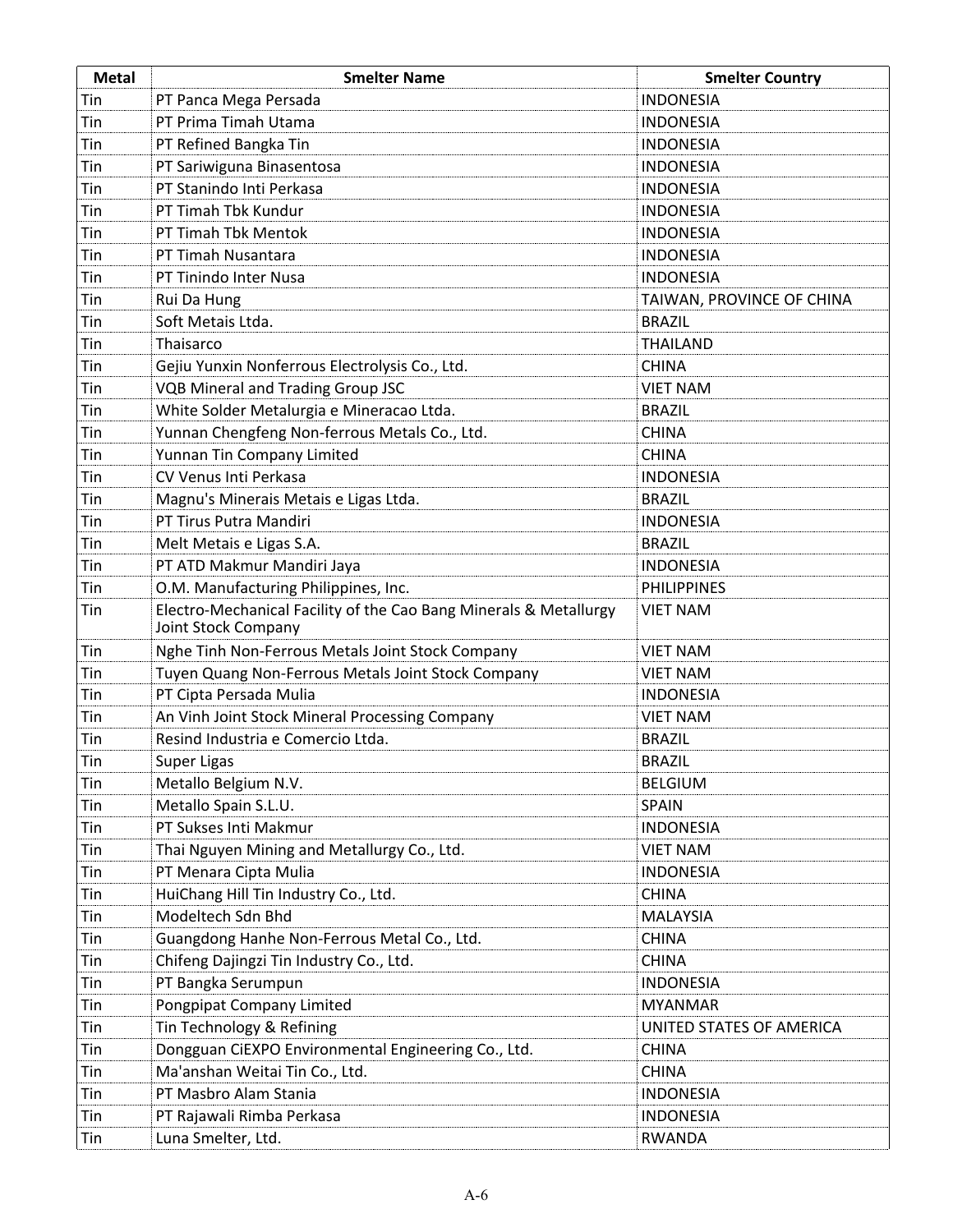| <b>Metal</b> | <b>Smelter Name</b>                                                             | <b>Smelter Country</b>    |
|--------------|---------------------------------------------------------------------------------|---------------------------|
| Tin          | Yunnan Yunfan Non-ferrous Metals Co., Ltd.                                      | <b>CHINA</b>              |
| Tin          | Precious Minerals and Smelting Limited                                          | <b>INDIA</b>              |
| Tin          | Gejiu City Fuxiang Industry and Trade Co., Ltd.                                 | <b>CHINA</b>              |
| Tin          | PT Mitra Sukses Globalindo                                                      | <b>INDONESIA</b>          |
| Tin          | CRM Fundicao De Metais E Comercio De Equipamentos Eletronicos<br>Do Brasil Ltda | <b>BRAZIL</b>             |
| Tin          | <b>CRM Synergies</b>                                                            | <b>SPAIN</b>              |
| Tin          | Fabrica Auricchio Industria e Comercio Ltda.                                    | <b>BRAZIL</b>             |
|              | Tungsten A.L.M.T. Corp.                                                         | <b>JAPAN</b>              |
|              | Tungsten Kennametal Huntsville                                                  | UNITED STATES OF AMERICA  |
|              | Tungsten   Guangdong Xianglu Tungsten Co., Ltd.                                 | <b>CHINA</b>              |
|              | Tungsten   Chongyi Zhangyuan Tungsten Co., Ltd.                                 | <b>CHINA</b>              |
|              | Tungsten   CNMC (Guangxi) PGMA Co., Ltd.                                        | <b>CHINA</b>              |
|              | Tungsten Global Tungsten & Powders Corp.                                        | UNITED STATES OF AMERICA  |
|              | Tungsten Hunan Chenzhou Mining Co., Ltd.                                        | <b>CHINA</b>              |
|              | Tungsten   Hunan Chunchang Nonferrous Metals Co., Ltd.                          | <b>CHINA</b>              |
|              | Tungsten Japan New Metals Co., Ltd.                                             | <b>JAPAN</b>              |
|              | Tungsten Ganzhou Huaxing Tungsten Products Co., Ltd.                            | <b>CHINA</b>              |
|              | Tungsten   Kennametal Fallon                                                    | UNITED STATES OF AMERICA  |
|              | Tungsten   Wolfram Bergbau und Hutten AG                                        | <b>AUSTRIA</b>            |
|              | Tungsten Xiamen Tungsten Co., Ltd.                                              | <b>CHINA</b>              |
|              | Tungsten Jiangxi Minmetals Gao'an Non-ferrous Metals Co., Ltd.                  | <b>CHINA</b>              |
|              | Tungsten Ganzhou Jiangwu Ferrotungsten Co., Ltd.                                | <b>CHINA</b>              |
|              | Tungsten Jiangxi Yaosheng Tungsten Co., Ltd.                                    | <b>CHINA</b>              |
|              | Tungsten Jiangxi Xinsheng Tungsten Industry Co., Ltd.                           | <b>CHINA</b>              |
|              | Tungsten Jiangxi Tonggu Non-ferrous Metallurgical & Chemical Co., Ltd.          | <b>CHINA</b>              |
|              | Tungsten Malipo Haiyu Tungsten Co., Ltd.                                        | <b>CHINA</b>              |
|              | Tungsten   Xiamen Tungsten (H.C.) Co., Ltd.                                     | <b>CHINA</b>              |
|              | Tungsten Jiangxi Gan Bei Tungsten Co., Ltd.                                     | <b>CHINA</b>              |
|              | Tungsten Ganzhou Seadragon W & Mo Co., Ltd.                                     | <b>CHINA</b>              |
|              | Tungsten Asia Tungsten Products Vietnam Ltd.                                    | <b>VIET NAM</b>           |
|              | Tungsten   Chenzhou Diamond Tungsten Products Co., Ltd.                         | <b>CHINA</b>              |
|              | Tungsten H.C. Starck Tungsten GmbH                                              | <b>GERMANY</b>            |
|              | Tungsten TANIOBIS Smelting GmbH & Co. KG                                        | <b>GERMANY</b>            |
|              | Tungsten Masan High-Tech Materials                                              | <b>VIET NAM</b>           |
|              | Tungsten Jiangwu H.C. Starck Tungsten Products Co., Ltd.                        | <b>CHINA</b>              |
|              | Tungsten Niagara Refining LLC                                                   | UNITED STATES OF AMERICA  |
|              | Tungsten China Molybdenum Tungsten Co., Ltd.                                    | <b>CHINA</b>              |
|              | Tungsten Ganzhou Haichuang Tungsten Co., Ltd.                                   | <b>CHINA</b>              |
|              | Tungsten Hydrometallurg, JSC                                                    | <b>RUSSIAN FEDERATION</b> |
|              | Tungsten Unecha Refractory metals plant                                         | <b>RUSSIAN FEDERATION</b> |
|              | Tungsten Philippine Chuangxin Industrial Co., Inc.                              | <b>PHILIPPINES</b>        |
|              | Tungsten Xinfeng Huarui Tungsten & Molybdenum New Material Co., Ltd.            | <b>CHINA</b>              |
|              | Tungsten   ACL Metais Eireli                                                    | <b>BRAZIL</b>             |
|              | Tungsten   Moliren Ltd.                                                         | <b>RUSSIAN FEDERATION</b> |
|              | Tungsten   KGETS Co., Ltd.                                                      | KOREA, REPUBLIC OF        |
|              | Tungsten Fujian Ganmin RareMetal Co., Ltd.                                      | <b>CHINA</b>              |
|              | Tungsten Lianyou Metals Co., Ltd.                                               | TAIWAN, PROVINCE OF CHINA |